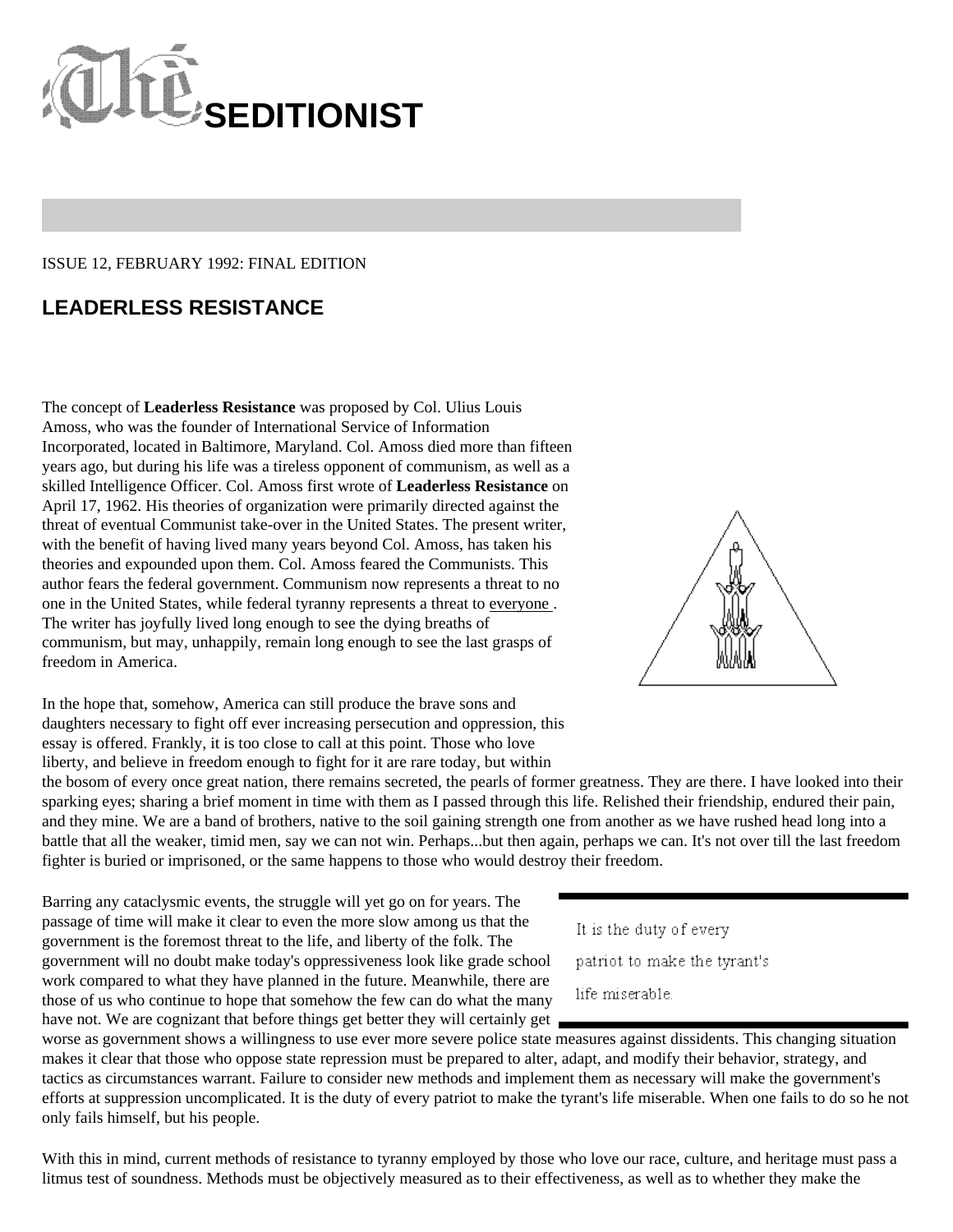government's intention of repression more possible or more difficult. Those not working to aid our objectives must be discarded or the government benefits from our failure to do so.

As honest men who have banded together into groups or associations of a political or religious nature are falsely labeled "domestic terrorists" or "cultists" and suppressed, it will become necessary to consider other methods of organization--or as the case may very well call for: non-organization. One should keep in mind that it is not in the government's interest to eliminate all groups. Some few must remain in order to perpetuate the smoke and mirrors vision for the masses that America is a "free democratic country" where dissent is allowed. Most organizations, however, that possess the potential for effective resistance will not be allowed to continue. Anyone who is so naive as to believe the most powerful government on earth will not crush any who pose a real threat to that power, should not be active, but rather, at home studying political history.

The question as to who is to be left alone and who is not, will be answered by how groups and individuals deal with several factors such as: avoidance of conspiracy plots, rejection of feeble minded malcontents, insistence upon quality of the participants, avoidance of all contact with the front men for the federals--the news media--and, finally, camouflage (which can be defined as the ability to blend in the public's eye the more committed groups of resistance with mainstream "kosher" associations that are generally seen as harmless.) Primarily though, whether any organization is allowed to continue in the future will be a matter of how big a threat a group represents. Not a threat in terms of armed might or political ability, for there is none of either for the present, but rather, threat in terms of potentiality. It is potential the federals fear most. Whether that potential exists in an individual or group is incidental. The federals measure potential threat in terms of what might happen given a situation conducive to action on the part of a restive organization or individual. Accurate intelligence gathering allows them to assess the potential. Showing one's hand before the bets are made, is a sure way to loose.

The movement for freedom is rapidly approaching the point where for many people, the option of belonging to a group will be nonexistent. For others, group membership will be a viable option for only the immediate future. Eventually, and perhaps much sooner than most believe possible, the price paid for membership will exceed any perceived benefit. But for now, some of the groups that do exist often serve a useful purpose either for the newcomer who can be indoctrinated into the ideology of the struggle, or for generating positive propaganda to reach potential freedom fighters. It is sure that, for the most part, this struggle is rapidly becoming a matter of individual action, each of its participants making a private decision in the quietness of his heart to resist: to resist by any means necessary. It is hard to know what others will do, for no man truly knows another man's heart. It is enough to know what one himself will do. A great teacher once said "know thyself." Few men really do, but let each of us, promise ourselves, not to go quietly to the fate our would-be masters have planned.

The concept of **Leaderless Resistance** is nothing less than a fundamental departure in theories of organization. The orthodox scheme of organization is diagrammatically represented by the pyramid, with the mass at the bottom and the leader at the top. This fundamental of organization is to be seen not only in armies, which are of course, the best illustration of the pyramid structure, with the mass of soldiery, the privates, at the bottom responsible to corporals who are in turn responsible to sergeants, and so on up the entire chain of command to the generals at the top. But the same structure is seen in corporations, ladies' garden clubs and in our political system itself. This orthodox "pyramid" scheme of organization is to be seen basically in all existing political, social and religious structures in the world today from the Federal government to the Roman Catholic Church. The Constitution of the United States, in the wisdom of the Founders, tried to sublimate the essential dictatorial nature of pyramidal organization by dividing authority into three: executive, legislative and judicial. But the pyramid remains essentially untouched.

This scheme of organization, the pyramid, is however, not only useless, but extremely dangerous for the participants when it is utilized in a resistance movement against state tyranny. Especially is this so in technologically advanced societies where electronic surveillance can often penetrate the structure revealing its chain of command. Experience has revealed over and over again that antistate, political organizations utilizing this method of command and control are easy prey for government infiltration, entrapment, and destruction of the personnel involved. This has been seen repeatedly in the United States where pro-government infiltrators or agent provocateurs weasel their way into patriotic groups and destroy them from within.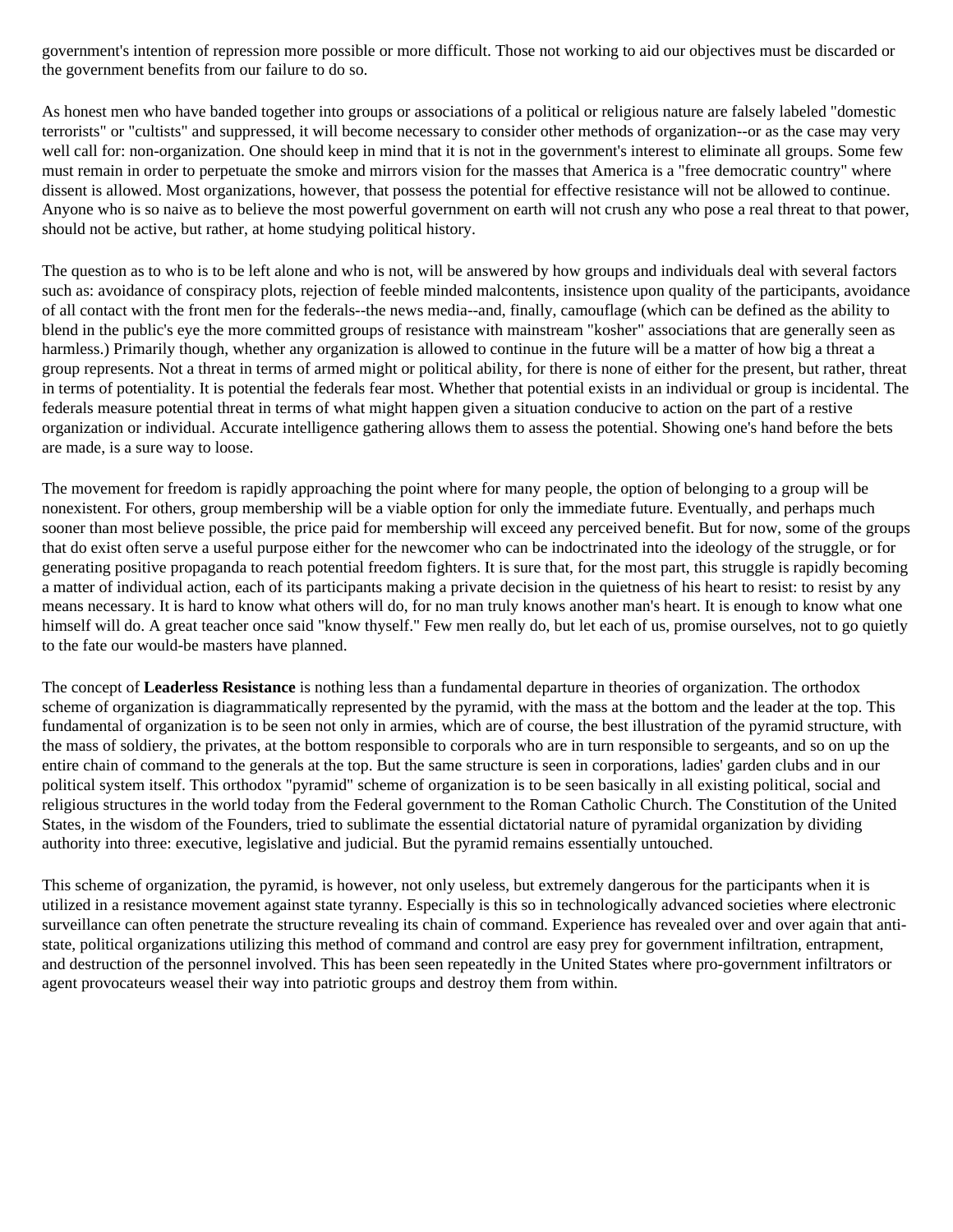In the pyramid type of organization, an infiltrator can destroy anything which is beneath his level of infiltration and often those above him as well. If the traitor has infiltrated at the top, then the entire organization from the top down is compromised and may be traduced at will.

An alternative to the pyramid type of organization is the cell system. In the past, many political groups (both right and left) have used the cell system to further their objectives. Two examples will suffice. During the American Revolution "committees of correspondence" were formed throughout the Thirteen colonies.

Their purpose was to subvert the government and thereby aid the cause of independence. The "Sons of Liberty", who made a name for themselves dumping government taxed tea into the harbor at Boston, were the action arm of the committees of correspondence. Each committee was a secret cell that operated totally independently of the other cells. Information on the government was passed from committee to committee, from colony to colony, and then acted upon on a local basis. Yet even in these bygone days of poor communication, of weeks to months for a letter to be delivered, the committees without any central direction whatsoever, were remarkable similar in tactics employed to resist government tyranny. It was, as the first American patriots knew, totally unnecessary for



anyone to give an order for anything. Information was made available to each committee, and each committee acted as it saw fit. A recent example of the cell system taken from the left wing of politics are the Communists. The Communist, in order to get around the obvious problems involved in pyramidal organization, developed to an art the cell system. They had numerous independent cells which operated completely isolated from one another and particularly with no knowledge of each other, but were orchestrated together by a central headquarters. For instance, during World War II, in Washington, it is known that there were at least six secret Communist cells operating at high levels in the United States government (plus all the open Communists who were protected and promoted by President Roosevelt), however, only one of the cells was rooted out and destroyed. How many more actually were operating no one can say for sure.

The Communist cells which operated in the U.S until late 1991 under Soviet control could have at their command a leader, who held a social position which appeared to be very lowly. He could be, for example, a busboy in a restaurant, but in reality a colonel or a general in the Soviet Secret Service, the KGB. Under him could be a number of cells and a person active in one cell would almost never have knowledge of individuals who are active in another cell. The value of this is that while any one cell can be infiltrated, exposed or destroyed, such action will have no effect on the other cells; in fact, the members of the other cells will be supporting that cell which is under attack and ordinarily would lend very strong support to it in many ways. This is at least part of the reason, no doubt, that whenever in the past Communists were attacked in this country, support for them sprang up in many unexpected places.

The efficient and effective operation of a cell system after the Communist model, is of course, dependent upon central direction, which means impressive organization, funding from the top, and outside support, all of which the Communists had. Obviously, American patriots have none of these things at the top or anywhere else, and so an effective cell organization based upon the Soviet system of operation is impossible.

Two things become clear from the above discussion. First, that the pyramid type of organization can be penetrated quite easily and it thus is not a sound method of organization in situations where the government has the resources and desire to penetrate the structure; which is the situation in this country. Secondly, that the normal qualifications for the cell structure based upon the Red model does not exist in the U.S. for patriots. This understood, the question arises "What method is left for those resisting state tyranny?" The answer comes from Col. Amoss who proposed the "*Phantom Cell"* mode of organization. Which he described as **Leaderless Resistance**. A system of organization that is based upon the cell organization, but does not have any central control or direction, that is in fact almost identical to the methods used by the Committees of Correspondence during the American Revolution. Utilizing the **Leaderless Resistance** concept, all individuals and groups operate independently of each other, and never report to a central headquarters or single leader for direction or instruction, as would those who belong to a typical pyramid organization.

At first glance, such a type of organization seems unrealistic, primarily because there appears to be no organization. The natural question thus arises as to how are the "Phantom cells" and individuals to cooperate with each other when there is no intercommunication or central direction? The answer to this question is that participants in a program of **Leaderless Resistance** through phantom cell or individual action must know exactly what they are doing, and how to do it. It becomes the responsibility of the individual to acquire the necessary skills and information as to what is to be done. This is by no means as impractical as it appears, because it is certainly true that in any movement, all persons involved have the same general outlook, are acquainted with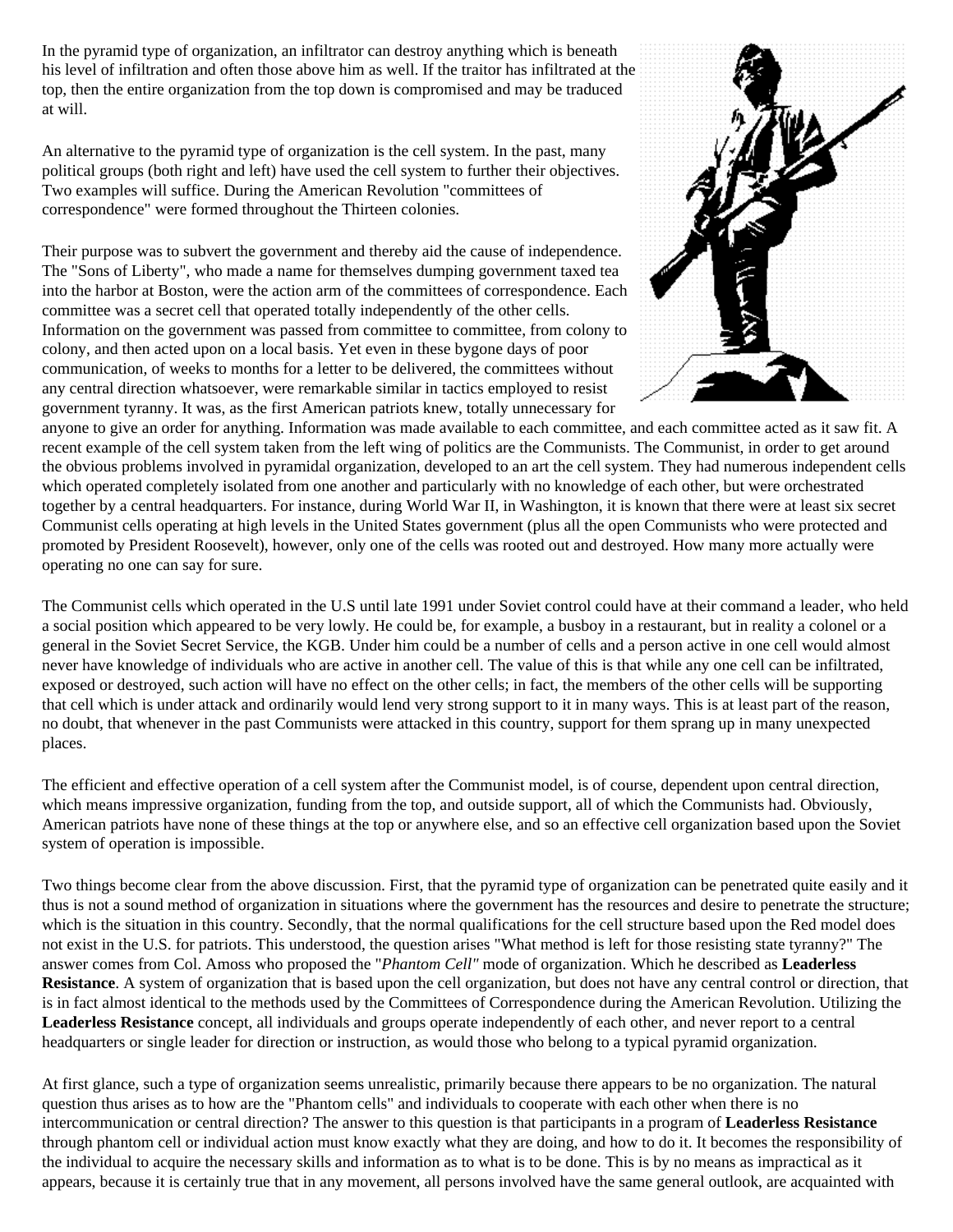the same philosophy, and generally react to given situations in similar ways. The pervious history of the committees of correspondence during the American Revolution show this to be true.

Since the entire purpose of **Leaderless Resistance** is to defeat state tyranny (at least insofar as this essay is concerned), all members of phantom cells or individuals will tend to react to objective events in the same way through usual tactics of resistance. Organs of information distribution such as newspapers, leaflets, computers, etc., which are widely available to all, keep each person informed of events, allowing for a planned response that will take many variations. No one need issue an order to anyone. Those idealist truly committed to the cause of freedom will act when they feel the time is ripe, or will take their cue from others who precede them. While it is true that much could be said against this type of structure as a method of resistance, it must be kept in mind that **Leaderless Resistance** is a child of necessity. The alternatives to it have been show to be unworkable or impractical. **Leaderless Resistance** has worked before in the American Revolution, and if the truly committed put it to use for themselves, it will work now.

It goes almost without saying that **Leaderless Resistance** leads to very small or even one man cells of resistance. Those who join organizations to play "let's pretend" or who are "groupies" will quickly be weeded out. While for those who are serious about their opposition to federal despotism, this is exactly what is desired.

From the point of view of tyrants and would be potentates in the federal bureaucracy and police agencies, nothing is more desirable than that those who oppose them be UNIFIED in their command structure, and that **every** person who opposes them belong to a pyramid type group. Such groups and organizations are an easy kill. Especially in light of the fact that the Justice (sic) Department promised in 1987 that there would never be another group that opposed them that they did not have at least one informer in. These federal "friends of government" are intelligence agents. They gather information that can be used at the whim of a federal D.A. to prosecute. The line of



battle has been drawn. Patriots are required therefore, to make a conscious decision to either aid the government in its illegal spying, by continuing with old methods of organization and resistance, or to make the enemie's job more difficult by implementing effective countermeasures.

Now there will, no doubt, be mentally handicapped people out there who, while standing at a podium with an American flag draped in the background, and a lone eagle soaring in the sky above, will state emphatically in their best sounding red, white, and blue voice, "So what if the government is spying? We are not violating any laws." Such crippled thinking by any serious person is the best example that there *is* a need for special education classes. The person making such a statement is totally out of contact with political reality in this country, and unfit for leadership of any thing more than a dog sleigh in the Alaskan wilderness. The old "Born on the fourth of July" mentality that has influenced so much of the American patriot's thinking in the past will not save him from the government in the future. "Reeducation" for non-thinkers of this type will take place in the federal prison system where there are no flags or eagles, but abundance of men who were "not violating any law."

Most groups who "unify" their disparate associates into a single structure have short political lives. Therefore, those movement leaders constantly calling for unity of organization rather than the desirable *unity of purpose*, usually fall into one of three categories.

They may not be sound political tacticians, but rather, just committed men who feel unity would help their cause, while not realizing that the government would greatly benefit from such efforts. The Federal objective, to imprison or destroy all who oppose them, is made easier in pyramid organizations. Or perhaps, they do not fully understand the struggle they are involved in and that the government they oppose has declared a state of war against those fighting for faith, folk, freedom and constitutional liberty. Those in power will use any means to rid themselves of opposition. The third class calling for unity and let us hope this is the minority of the three, are men more desirous of the supposed power that a large organization would bestow, than of actually achieving their stated purpose.

Conversely, the last thing Federal snoops would have, if they had any choice in the matter, is a thousand different small phantom cells opposing them. It is easy to see why. Such a situation is an intelligence nightmare for a government intent upon knowing everything they possibly can about those who oppose them. The Federals, able to amass overwhelming strength of numbers, manpower, resources, intelligence gathering, and capability at any given time, need only a focal point to direct their anger. A single penetration of a pyramid type of organization can lead to the destruction of the whole. Whereas, **Leaderless Resistance** presents no single opportunity for the Federals to destroy a significant portion of the Resistance.

With the announcement by the Department of Justice (sic) that 300 FBI agents formerly assigned to watching Soviet spies in the US (domestic counter intelligence) are now to be used to "combat crime", the federal government is preparing the way for a major